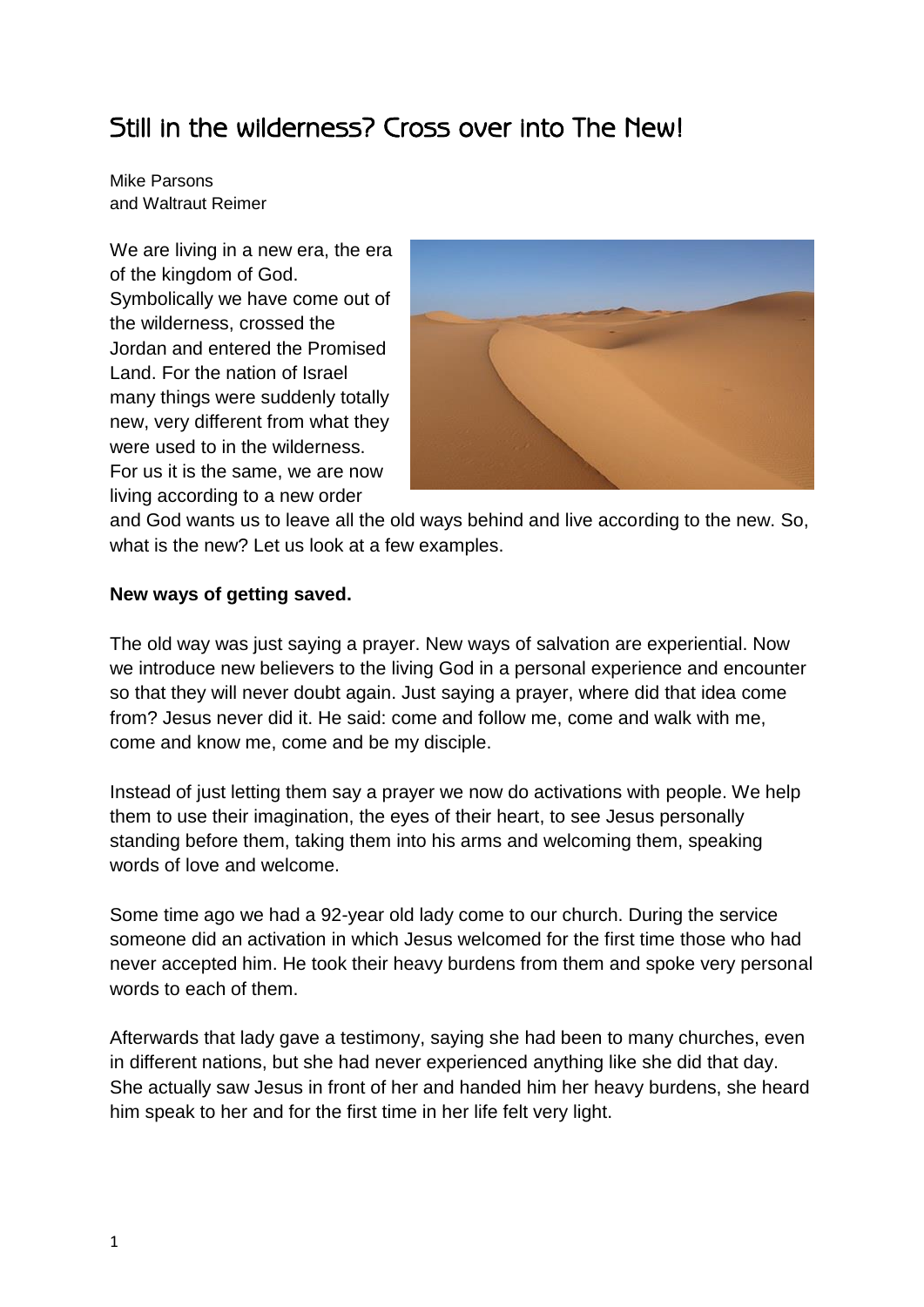#### **New governmental structures.**

The old governmental structure (leadership structure) was pastoral. It was the pastors and/or five-fold-ministry that was set in place to equip the people of God. Unfortunately they took that as a governmental/leadership role of being over the people instead of being under them and equipping them.

The new governmental structure is patterned after heaven and it is to reflect heaven on earth.

In heaven we have Father, Son and Holy Spirit as a bench of 3, we have the presence of the seven Spirits of God, and twice 12 elders.

For that to be reflected on earth looks like this:



The new governmental order has a bench of 3, a bench of 7, and a governmental council of 12.

Even individually we are made according to the pattern of a bench of 3: spirit, soul and body.

God wants every ekklesia (church established according to God's plans) to look like that, as well as every city, region, nation etc.

In the new we don't choose where we want to be and what we want to do. We are at God's disposal: Here I am Lord, send me. We will receive the scroll, blueprint and mandates from God that are part of our specific destiny. That could be serving in a church, a city, an area, a whole region, a nation etc. A bench of 3 does not sit on top and rule, but is the foundation that releases others to fulfil their blueprint and destiny.

Whatever kind of bench we are to serve in (3, 7, or 12), we are to be that kind of servant-leadership that Jesus modelled. We are to help those we are responsible for to grow farther and higher than we are ourselves. We are to be willing to let our ceiling be their floor. We will rejoice when they are doing all the stuff we do and greater – like Jesus.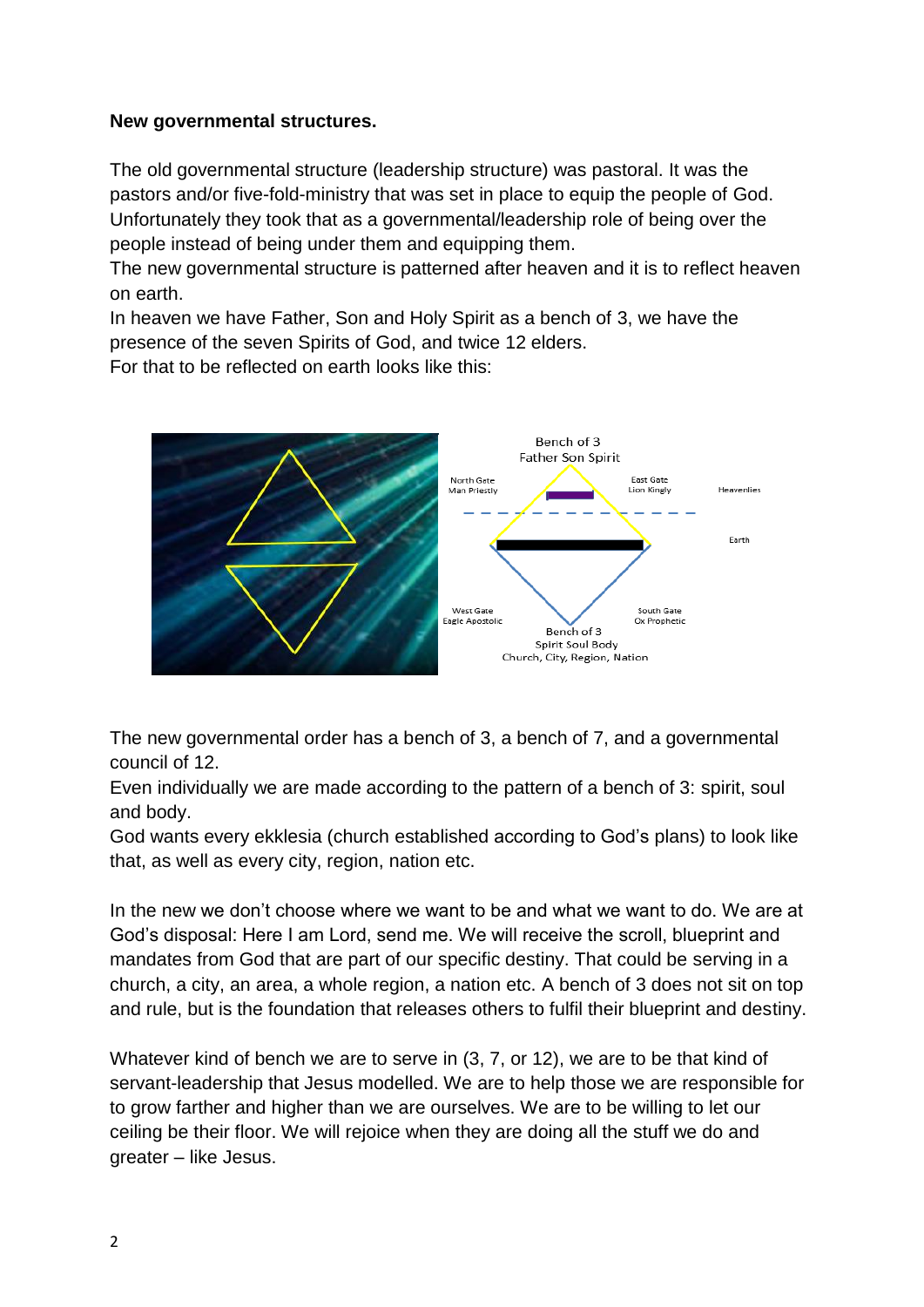## **Accessing the things of God.**

The old way of accessing the things of God was that it was limited to only a few people who were the mediators.

We do know that the curtain in the temple was torn in two, but that has not stopped us creating the same Old Testament structure in our churches and our church government today, that is why the pastors are there. The 'old' was mediatorial, doing something for, or on behalf of someone else. The pastors studied the Bible and passed it on to the congregation during a Bible study or a sermon on Sunday morning. The prophets went into heaven and came back with prophecies they gave to the people. The apostles went into heaven and brought blueprints back for others.

The new way is: All of us have access to heaven, everybody, because the veil is torn and heaven is open to all! We can come right in to heaven, before the very presence of God. We can ask God and hear his answer personally for ourselves, we don't need anyone to do it for us.



We now don't usually give prophecies to others,

we help and encourage them to get them personally from the Lord. We step into heaven with them and teach them to hear God themselves. We don't go to heaven to get blueprints and mandates for others, we teach them to go and get them directly from God.

## **Ministering to others.**

The new ways of doing ministry are experiential, like Liebusters for example. It is all about the person hearing directly from God. Each step God is telling and showing them what he is doing or wants to do to set them free. That is the kind of ministry we do in the new.

The old way was that the counsellor told the people what to do. Now God does it directly. All we do is facilitate, we don't want people to become dependent on us or anyone else.

A lot of counsellor-client relationships have become co-dependent. The counsellors got their identity from being a counsellor, so they needed people to counsel. If people kept coming they thought they were a good counsellor.

In the new we show them how to get help, healing, freedom etc. from Jesus himself. We do it with them in the very beginning until they can do it themselves. We show them how to step into heaven and do court cases to cut off the right of the enemy to hinder and block them, to torpedo their freedom in Christ etc.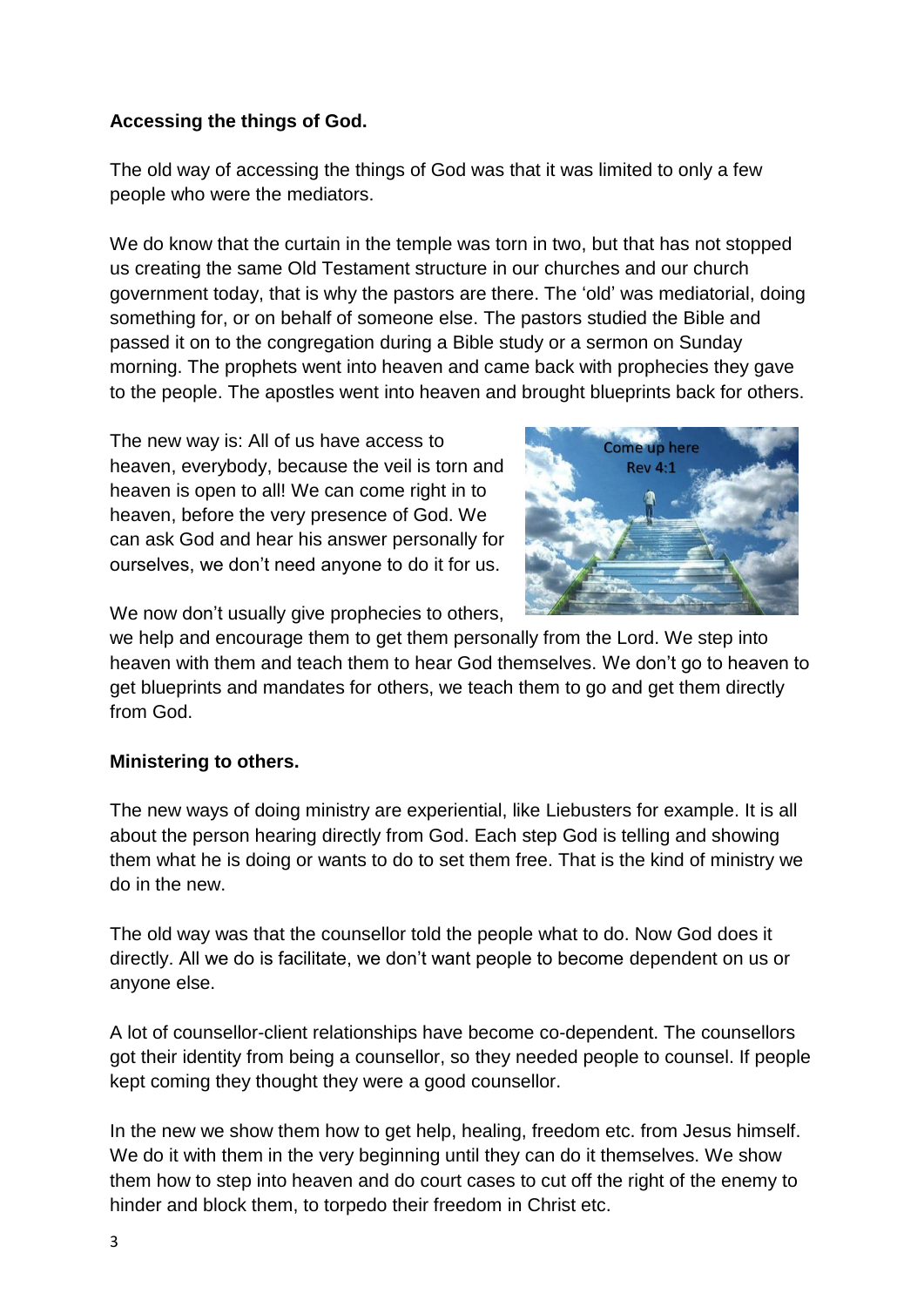## **New ways of prayer.**

Like everything else in the new, the way we pray is also experiential. In the old our prayer was like a shopping list. Either alone or in prayer meetings we implored the Lord to come down and help us, to give us more money, to heal the sick, to comfort the broken-hearted, to give us a revival, to prevent the hurricane hitting us, to transform our nation etc. etc. We stayed down here on earth and prayed to God in heaven hoping he would hear us, hoping he would answer.

We did not really engage with God, it was almost a religious exercise.

In the new it is totally different and it is exciting: we actually step into heaven and meet him face to face! He has told us to come boldly to the Throne of Grace. Well, we found out that he meant that literally. So we go there and talk to him, have a personal relationship with him. Instead of just doing some kind of exercise we now talk to God face to face, engage with him, share our heart with him and he shares his heart! It is an intimate, constant, direct relationship.

Or we meet God in the Garden of Eden, or in the garden of our own heart. We can also step into the Holy of Holies, look into his presence and see what he is doing and saying. We can then go to our mountain to administer what we just received.

Prayer is not something to do in the morning and again at night, but a constant relationship. And it is not about petitions and asking for stuff. In the Lord's Prayer that Jesus taught us we see that it is all about honouring the Father, seeing his kingdom come. Yes, there is 'give us this day our daily bread', but other than that it is all about focusing on heaven, on God. So it is about relationship.

## **New ways of interceding**.

All those intercessory ministries who are engaging all that negative stuff in the heavens from down here are going to find that it will not work anymore, even if it does for now. The reason is that God wants us to move into the new and he will stop giving his authority to those who are staying in the old.

Many intercessors have been getting beaten up, worn out and burned out because they have been doing it all from down here, binding, loosing, shouting. But they did it while being *under* all those powers instead of being *over* them.

You cannot administer authority when you are *under* something – from earth towards the atmosphere – you have to be *above* it. You have to do it from the heavenly mountains of authority that you have been given over spheres and/or situations.

Intercession is standing in the place of someone or something else so that we can use the authority we have to administer into that situation with kingdom authority.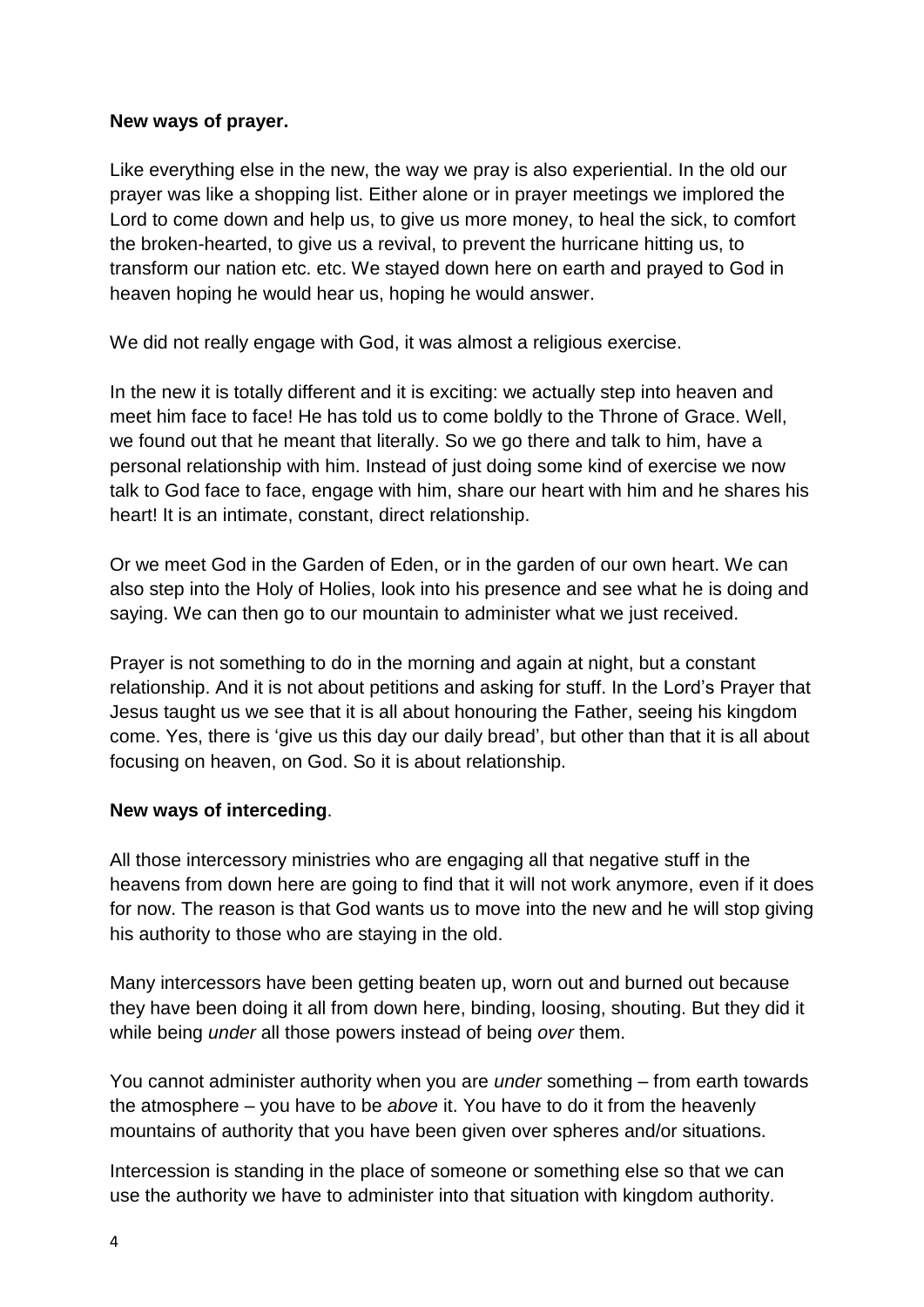When we come together corporately, we step into the realm of heaven together, we step into God and see things from his perspective; and then we can release that and find a strategy to bring the kingdom and administrate it in authority.

Something else we can do in the new is use the courts in heaven to get the authorizations that enable us to decree and declare to remove the legal rights the enemy has. And then we can send angels to do whatever needs to be done.

## **Maturity**.

God wants us to leave childhood behind and enter into maturity. When Israel was still in the wilderness Moses did the miracles, parted the Red Sea, food just appeared supernaturally, clothes never wore out, they had the pillar of cloud and fire. God did it all, either directly or through Moses, they didn't have to do anything, they just followed the cloud.

They were just children wandering around. When they crossed over into the Promised Land, when Joshua took them in, things changed. Did Joshua part the Jordan? No, they all stepped into the Jordan with God's presence in the Arc with them. Who brought Jericho down? All of them walked around, the whole nation, 13 times! Before, Moses did it, but now they all participated.

The old Moses order is: someone does it for you. The old is: I am the prophet, I prophecy. You come to me for a prophecy. I am the pastor, you come to me. I hear God for you and give you my sermon for the week and you listen to it and do it rather than going to God yourself. I am the counsellor, I pray for you, I tell you what to do and you come back next week.

Everything is different in this new order. It is about maturity. We can't be children any more. Jesus did the same with his disciples: first they saw what he did and then he sent them out to do it. Who multiplied the food when he fed the 5000? The disciples did, Jesus just gave it to them and showed them what to do. He got them to do miracles. They went out and came back and reported and said 'whoopee!!' The Hebrew word says Jesus twirled around in the air with joy because they were doing the stuff. He did not think: 'Oh, they are doing it; I will be out of a job'. That is exactly what he wanted to be: out of a job, because he was going back to heaven. He equipped them to do it his way.

The new way is that God has given us responsibilities as co-heirs, partners in heaven operating as lords, kings and sons on our mountains (spheres of authority). He says: 'Now you do it! You have the authority to do it. You are my children, I trust you and I empower you to go and do it'.

What I mentioned above in the paragraph about prayer, applies here. In the new we no longer say, 'Please, Lord, you do it'. He will not do it anymore. We are to grow up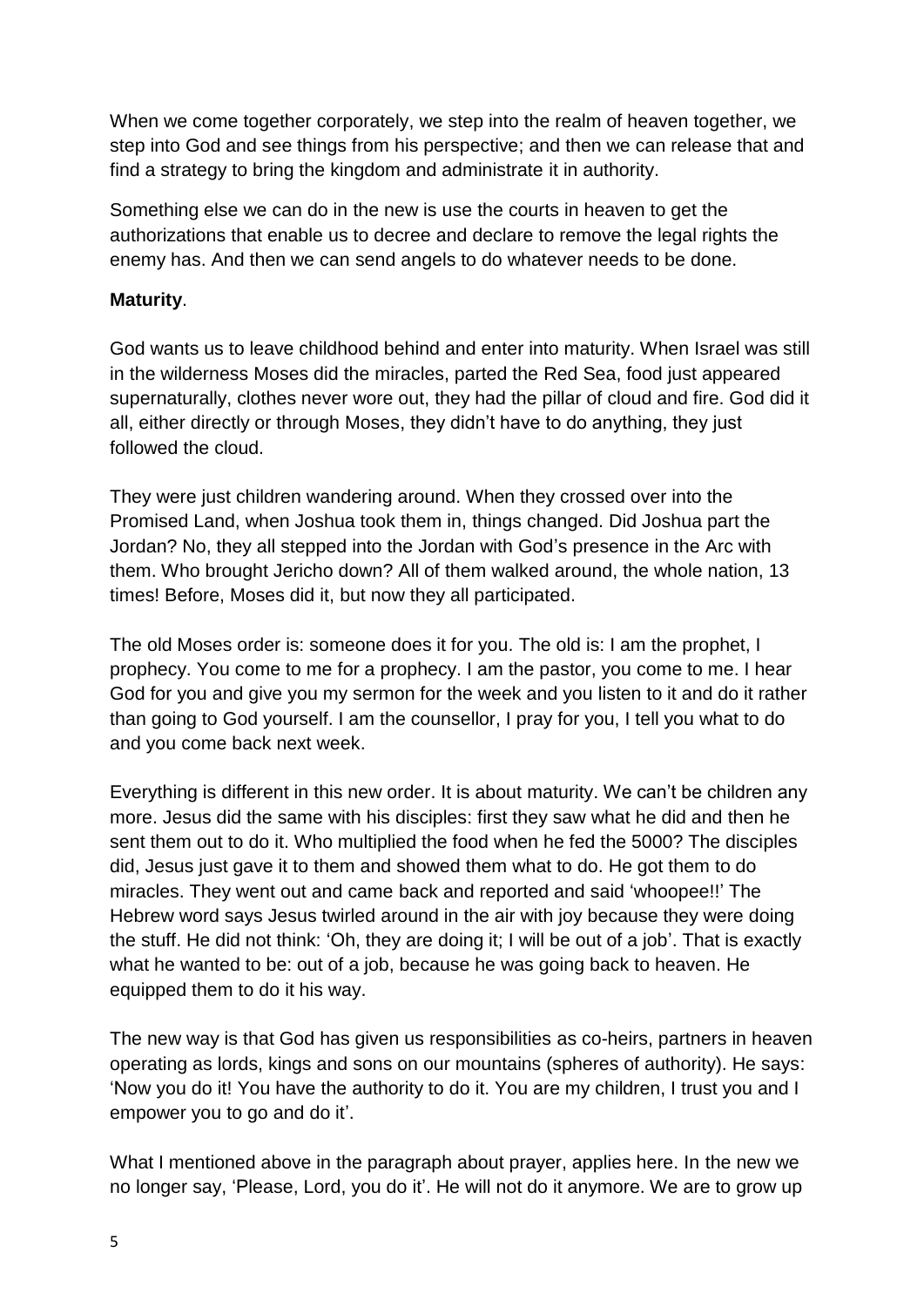(through getting cleansed, transformed and sanctified), come to the point where he can entrust us with the necessary authority and do it ourselves. And by the way, we don't just do what we think is best. It will only work:

- within the authority-sphere that has been given to us
- when God has given us a specific mandate to do it.

#### **Administrating the kingdom of God.**

'Your kingdom come on earth as it is in heaven. The old way of thinking was: God does everything from above, he administers from his throne; we just obey. The new way of thinking and of doing it is that we are given thrones to administer everything from heaven, a totally different perspective.

In the old we were like children who cry, 'Please help'! God did many things for us like parents do many things for the child and on behalf of the child. There comes a time when God wants his children to become responsible adults. We should not be a Christian of 50 years and still be sucking our thumb, saying, 'God, please help'.

God is going to withdraw his support from the old system so that we have to embrace the new or we will be stuck. The old will stop being effective. Now it is time for us to become adult sons, rather than stay babies. God wants us to grow up. He is starting to withdraw from doing everything for us to enable us to become adults and do it ourselves in his strength and authority.

God wants to manifest his mature sons on the earth. He wants to show us off. He wants to say, 'Hey, look at my children!' just like he did with his own son. There was an open heaven and God said, 'This is my beloved son in whom I am really pleased. This is my beloved son, listen to him'. God wants to do the same for us, to show us off to the rest of the created order. They are all looking to us, we are the answer to creation's problems. He wants us to fulfil our destinies!

There are many mountains in the kingdom of heaven, personal mountains and lots of larger mountains for benches of 3 that release government into ekklesias, ministries, areas, regions; these mountains are over larger governmental spheres. We need to be on them in different levels.